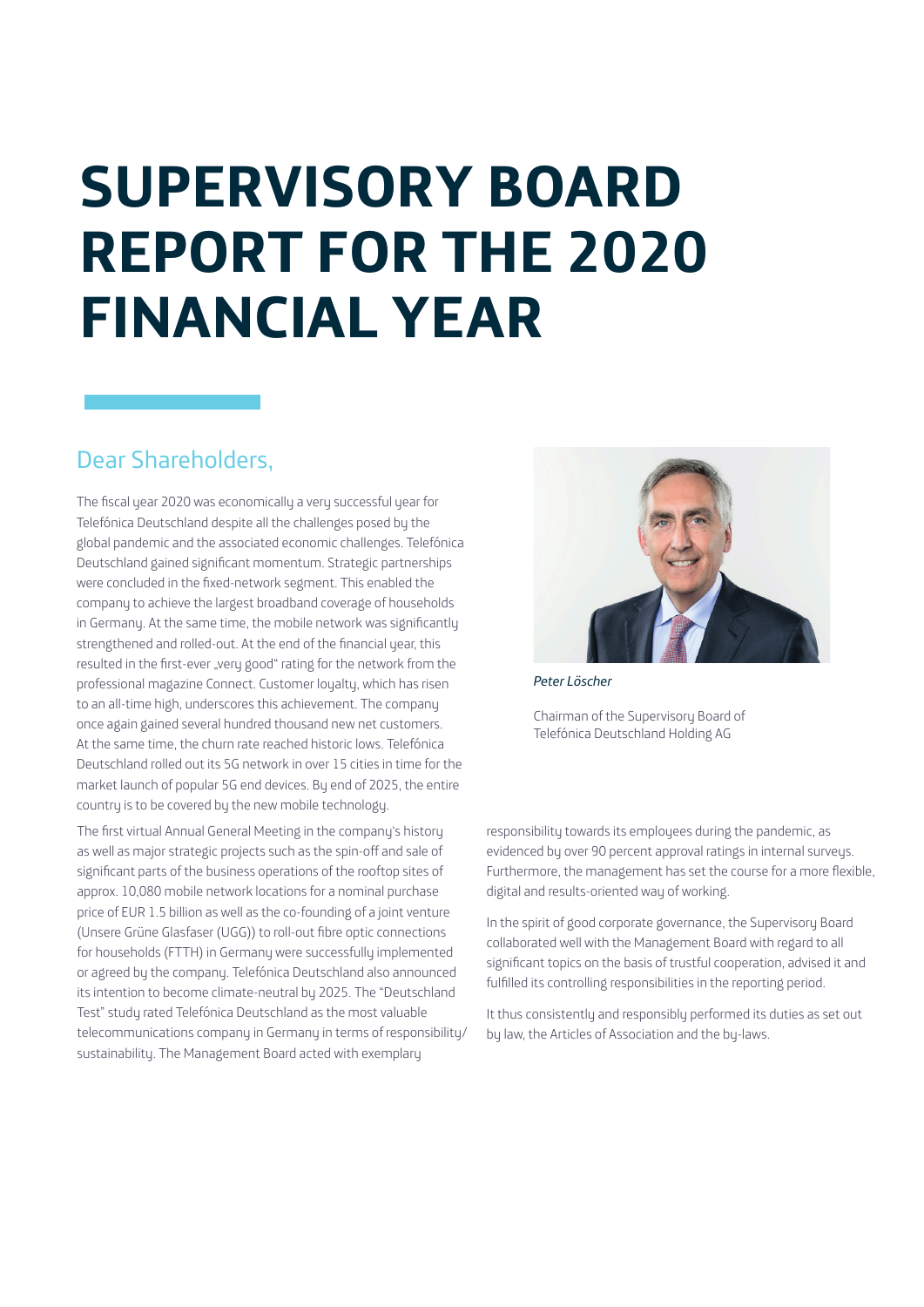#### Composition of the Supervisory Board

The company's **Supervisory Board** consists of 16 members, of which eight are shareholder representatives and eight are employee representatives.

At the beginning of the 2020 financial year, the Supervisory Board consisted of the following members: Laura Abasolo García de Baquedano (Chairperson), Christoph Braun (Deputy Chairperson) as well as the Supervisory Board members Sally Anne Ashford, Martin Butz, Pablo de Carvajal González, Patricia Cobián González, Peter Erskine, María García-Legaz Ponce, Cansever Heil, Christoph Heil, Michael Hoffmann, Julio Linares López, Thomas Pfeil, Joachim Rieger, Dr Jan-Erik Walter and Claudia Weber.

There were three personnel changes on the Supervisory Board during the reporting period:

On 3 February 2020, Laura Abasolo García de Baquedano resigned from her roles as Supervisory Board member and Chair of the Supervisory Board with effect from end of 31 March 2020. In the spirit of a seamless transition, Peter Löscher became a new member of the Supervisory Board by court appointment with effect from 1 April 2020. Following respective pre-dealing in a meeting, the Supervisory Board elected Peter Löscher as its new Chairman with effect from 2 April 2020.

In accordance with the recommendation of C.15 sentence 2 of the German Corporate Governance Code, Mr. Löscher was appointed by court. At the Annual General Meeting on 20 May 2020, Peter Löscher was elected, in accordance with the legal requirements, as a member of the Supervisory Board for the remaining term of office of the resigned Supervisory Board member Laura Abasolo García de Baquedano and thus until the end of the Annual General Meeting in 2022. The Supervisory Board subsequently confirmed Mr. Löscher once again in his office as Chairman of the Supervisory Board.

Supervisory Board members Sally Anne Ashford and Patricia Cobián González resigned as members of the Supervisory Board with effect from the end of the Supervisory Board meeting on 25 September 2020. As their respective successors, Stefanie Oeschger and Ernesto Gardelliano were appointed by the court with effect from 3 October and 5 October 2020 respectively, following respective pre-dealing by the Nomination Committee and the Supervisory Board. Stefanie Oeschger is – along with Peter Löscher and Michael Hoffmann – one of three independent members on the shareholder side of the Supervisory Board.

The members of the Supervisory Board as of 31 December 2020 were: Chairman Peter Löscher, Deputy Chairman Christoph Braun and Supervisory Board members Martin Butz, Pablo de Carvajal González, Peter Erskine, María García-Legaz Ponce, Ernesto Gardelliano, Cansever Heil, Christoph Heil, Michael Hoffmann, Julio Linares López, Stefanie Oeschger, Thomas Pfeil, Joachim Rieger, Dr Jan-Erik Walter and Claudia Weber. Further information, including curricula vitae of the members of the Supervisory Board, can be found on the Company's website at www.telefonica.de/aufsichtsrat.

In accordance with the recommendation of C.10 of the German Corporate Governance Code, the member Michael Hoffmann, who is independent of the controlling shareholder as well as of the Company and the Executive Board, is the Chairman of the Audit Committee and an independent financial expert on the Supervisory Board. Ernesto Gardelliano brings further financial expertise with material expertise within the meaning of sec. 100 para. 5 German Stock Corporation Act (AktG) as successor to Patricia Cobián González.

#### Composition of the Management Board

In the financial year 2020, the Management Board of Telefónica Deutschland Holding AG consisted of seven members: Markus Haas, Chief Executive Officer (CEO), Markus Rolle, Chief Financial Officer (CFO), Valentina Daiber (Chief Officer Legal and Corporate Affairs), Nicole Gerhardt (Chief Human Resources Officer and Labour Director ("Arbeitsdirektorin")), Alfons Lösing (Chief Partner & Wholesale Officer), Wolfgang Metze (Chief Consumer Officer) and Mallik Rao (Yelamate Mallikarjuna Rao; Chief Technology & Information Officer).

There were no changes in the composition of the Management Board during the reporting period.

# Cooperation between the Management Board and Supervisory Board

The Management Board and Supervisory Board cooperate in a trusting manner in all relevant matters within and outside of Supervisory Board meetings and in the interest of the company.

In the reporting period, the Supervisory Board advised and monitored the Management Board with advice in accordance with legal requirements.

The Management Board involved the Supervisory Board in all material decisions in a timely manner, submitted reports to the Supervisory Board in oral and written form and provided additional information when required, if necessary also by means of an expert opinion from external advisors. Where approval by the Supervisory Board was required by law, the articles of association or the by-laws, this was given after intensive consultation, examination and discussion in the Supervisory Board and – where relevant – In the committees set up by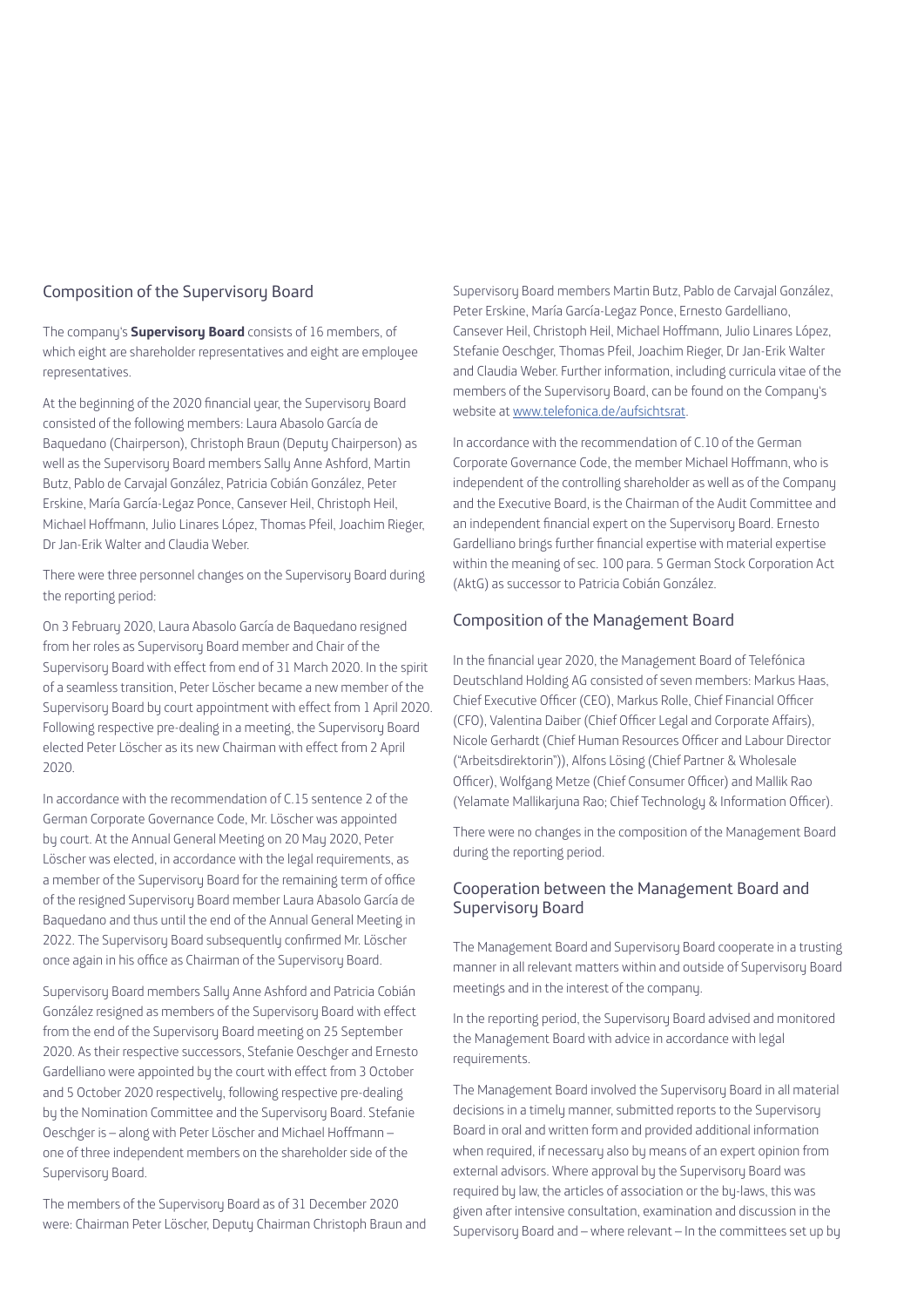the Supervisory Board for this purpose.

In addition, the Management Board provided the Supervisory Board monthly with a written report, which covered in particular relevant financial key performance indicators (KPIs).

During the reporting period, the Chairperson of the Supervisory Board regularly exchanged information with the Management Board, in particular with the CEO. Thus, regular alignment meetings took place between the Chairperson of the Supervisory Board and the CEO. They discussed the current status and future development of the company, as well as the progress of ongoing important projects, strategy, business policy, corporate planning, risks and opportunities and its management, as well as compliance and governance topics. Furthermore, there is a lively exchange between the Chairperson of the Supervisory Board and the CEO outside of regular meetings. The Chairperson of the Supervisory Board informed the other members of the Supervisory Board about important topics discussed.

In addition to the meeting activities, pre-alignment meetings for the respective meetings and other information provided to the Supervisory Board by the Management Board during the year, an annual strategy workshop was again held in which the strategy of the company was analysed in the current light of developments and for each Management Board department and discussed in an informal setting. All members of the Supervisory Board and Management Board participated in the strategy workshop.

### Meetings of the Supervisory Board

In 2020, five regular meetings of the Supervisory Board were held, namely on 17 February (meeting on the financial statements for the 2019 financial year; "Bilanzsitzung"), 27 April, 23 July, 26 October and 17 December 2020.

Furthermore, there were five internal meetings of the Supervisory Board in which internal Supervisory Board topics such as the effectivity survey and further training of the Supervisory Board, the composition and composition of its committees as well as Management Board remuneration topics were dealt with. The internal meetings were held on 17 February, 27 March, 23 July, 26 October and 17 December 2020.

In addition, there was an extraordinary Supervisory Board meeting on 25 September 2020.

There have been two Supervisory Board meetings so far in 2021. An extraordinary meeting of the Supervisory Board was held on the evening of 18 January 2021 in anticipation of an IR Capital Market Update on the following day.

The meeting on the financial statements for the 2020 financial year was held on 22 February 2021. In addition to financial topics, the meeting on the financial statements also dealt with corporate governance topics and preparations of the Annual General Meeting.

### Material topics dealt with by the Supervisory Board

The first meeting of the Supervisory Board in the financial year 2020 was the meeting on the financial statements for the 2019 financial year, which took place on 17 February 2020. The focus of this meeting was the review and approval of the annual and consolidated financial statements and the combined management report for the 2019 financial year as well as the treatment of the dependency report and the non-financial statement and consideration of profitability. In addition to these topics, the Supervisory Board dealt in particular with the strategic priorities for 2020 in general and in particular in the areas of CTIO, business partner business and customer service / B2C as well as human resources. Furthermore, the agenda of the Annual General Meeting on 20 May 2020 and its proposed resolutions, including the distribution of the balance sheet profit and corporate governance topics were discussed.

In an internal meeting on the same day, the Supervisory Board dealt in particular with the court appointment of Peter Löscher as successor to Laura Abasolo García de Baquedano, new legal requirements (ARUG II) and Management Board remuneration issues.

In an extraordinary, internal Supervisory Board meeting on 27 March 2020, the Supervisory Board dealt in particular with the succession for the Supervisory Board chairmanship and committee appointments. At this meeting, the Supervisory Board also established a new resolution passing committee of the Supervisory Board, the Related Party Transactions Committee, in accordance with the provisions of the German Stock Corporation Act (SRD II). Furthermore, the Supervisory Board also dealt with the topic of a possible virtual Annual General Meeting due to the Covid-19 situation as well as the extraordinary agenda items (amendment of the Articles of Association including adjustment of Supervisory Board remuneration and election of Peter Löscher to the Supervisory Board).

The Supervisory Board meeting on 27 April 2020 dealt in particular with the Covid-19 situation in general and specifically the effects on the company as well as measures taken. Other items on the agenda included financial topics (in particular Q 1 results and the annual financial statements of the direct subsidiaries), an update on network topics and the German Corporate Governance Code 2020. The Supervisory Board furthermore dealt with audit and risk management, including the audit plan for 2020, regulatory topics, as well as the upcoming first virtual Annual General Meeting 2020.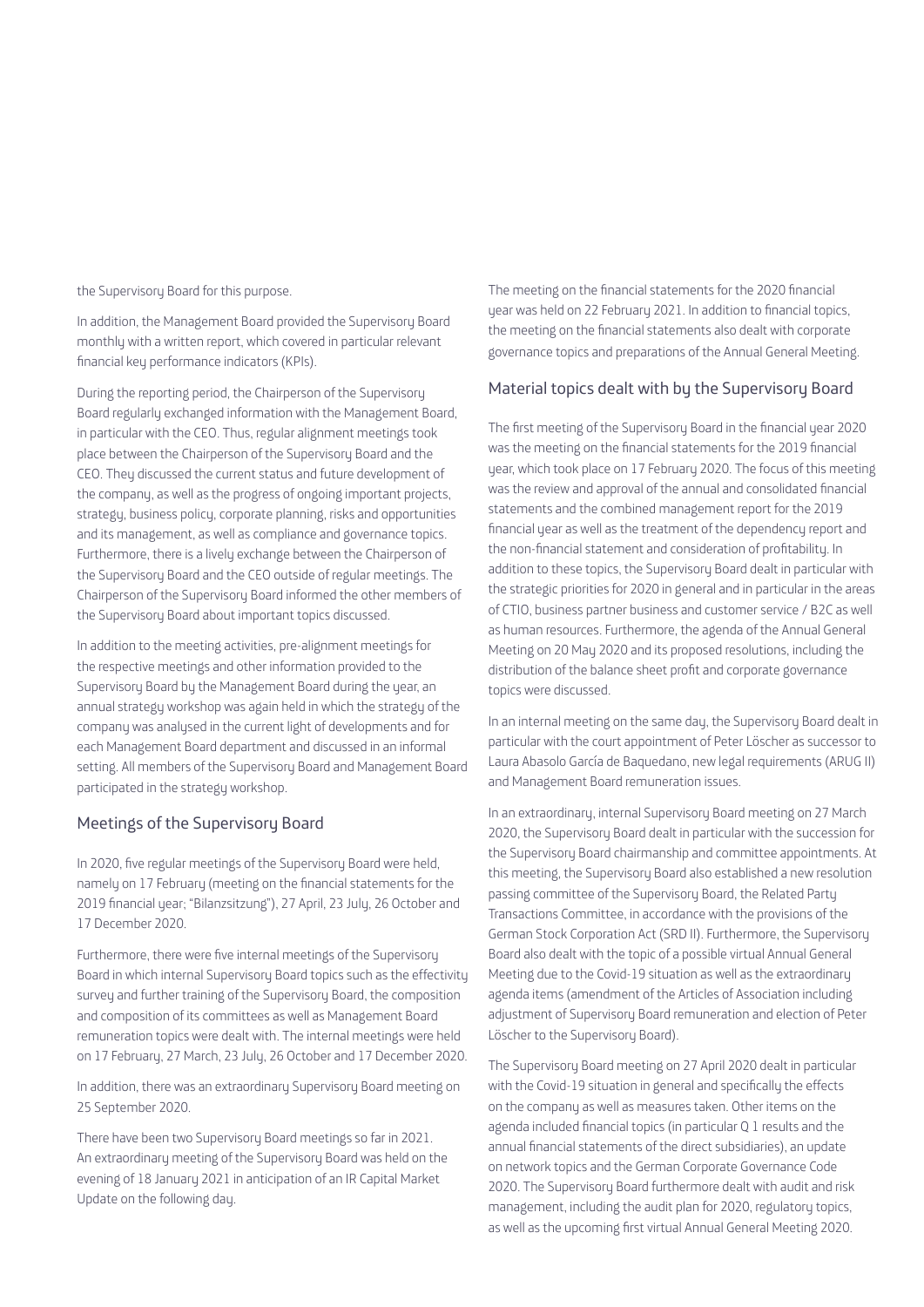Furthermore, the Supervisory Board dealt with updates on strategic projects, in particular the spin-off and sale of significant parts of the business operations of the rooftop locations, as well as wholesale projects. During the meeting, the Supervisory Board also discussed with the Management Board the public perception and the company's contribution to global megatrends such as digitalisation, climate change & sustainability, connectivity, urbanisation and demographic change.

The meeting on 23 July 2020 dealt, among other things, with the halfyear financial figures, CTIO topics (in particular fulfilment of the roll-out obligations from the 4G frequency auction, roll-out and dealing with US trade sanctions in connection with Huawei), B2P and HR topics – here in particular new organisational principles and "ways of working" after Corona. During this meeting, an update was also given on a project concerning a new fibre-optic company.

In the internal meeting of the Supervisory Board on the same day, the Supervisory Board dealt in particular with corporate governance issues, including the preliminary adoption of the Declaration of Compliance 2020 and the upcoming annual effectivity survey of the Supervisory Board.

In an extraordinary meeting on 25 September 2020, the Supervisory Board dealt in particular with the succession for the two departing members Sally Anne Ashford and Patricia Cobián González in an initially Supervisory Board-internal part. Furthermore, the Supervisory Board passed a resolution on the 2020 Declaration of Compliance – after detailed pre-dealing by the Remuneration Committee on the new remuneration recommendations of the German Corporate Governance Code 2020. In the internal part of the meeting, the Supervisory Board dealt with further corporate governance topics such as independence and the responsibility of the Remuneration Committee for boards´ say on pay. In the part of the meeting held jointly with the Management Board, the Supervisory Board dealt, among other things, with a possible transport network contract for a new fibre-optic company and the broadband contract with Deutsche Telekom.

At the meeting on 26 October 2020, the Supervisory Board dealt in particular with the Q3 results and the long-term business plan prediscussed at the strategy workshop on 21 October 2020, in addition to the usual market and CTIO updates. The Supervisory Board held a strategic discussion on the possible participation in the fibre optic project as a wholebuy customer and investor. Furthermore, there was an operational update on the B2P and B2B areas as well as information on the so-called "5 bold moves" on the way to the working world of tomorrow. The Corporate & Legal Affairs update dealt with legal and regulatory requirements such as the amendment to the Telecommunications Act, sustainability and responsible business plan.

An internal meeting of the Supervisory Board was also held on 26 October 2020, in which, among other things, the results of the efficiency survey of the Supervisory Board, the further training of the Supervisory Board and its working methods in the changing world of work as well as Management Board remuneration topics were discussed.

At the Supervisory Board meeting on 17 December 2020, the topics discussed included a review of the successful year 2020 for the company, the priorities for 2021, the agenda for the 2021 Annual General Meeting and financial topics. Furthermore, an update was given on the CTIO and business partner areas of the Management Board. The subsequent internal meeting of the Supervisory Board dealt with Management Board remuneration topics (including peer group) and a training plan for the Supervisory Board.

Where necessary, the Supervisory Board also passed resolutions outside of meetings, in particular by e-mail. For example, the final agenda for the 2020 Annual General Meeting and its implementation, taking into account the facilitations resulting from the Act on Measures in Company, Cooperative, Association, Foundation and Condominium Law to Combat the Effects of the COVID 19 Pandemic ("Gesetz über Maßnahmen im Gesellschafts-, Genossenschafts-, Vereins-, Stiftungs- und Woh-nungseigentumsrecht zur Bekämpfung der Auswirkungen der COVID-19-Pandemie") after respective pre-dealing in meetings held in person and in committees (where relevant). The election of Peter Löscher as Chairman of the Supervisory Board also took place by e-mail resolution, and the same applies to the appointment of Ernesto Gardelliano as a member of the Audit and Nomination Committee following court appointment.

# Committees of the Supervisory Board

As of 31 December 2020, the Supervisory Board has installed five committees: an Audit Committee, a Remuneration Committee, a Nomination Committee, a Related Party Transactions Committee and a Mediation Committee. The Audit Committee and the Remuneration Committee meet regularly, the other committees meet when there is a reason.

The **Audit Committee** is inter alia responsible for preparing the resolution of the Supervisory Board regarding the approval of the financial statements, discusses the quarterly and half-year reports with the Management Board, monitors the accounting processes and auditing, compliance and the effectivity of internal control sustems (including risk management and internal audit sustems) and the auditor's review of the financial statements. It furthermore is responsible for the coordination with and selection of the auditor.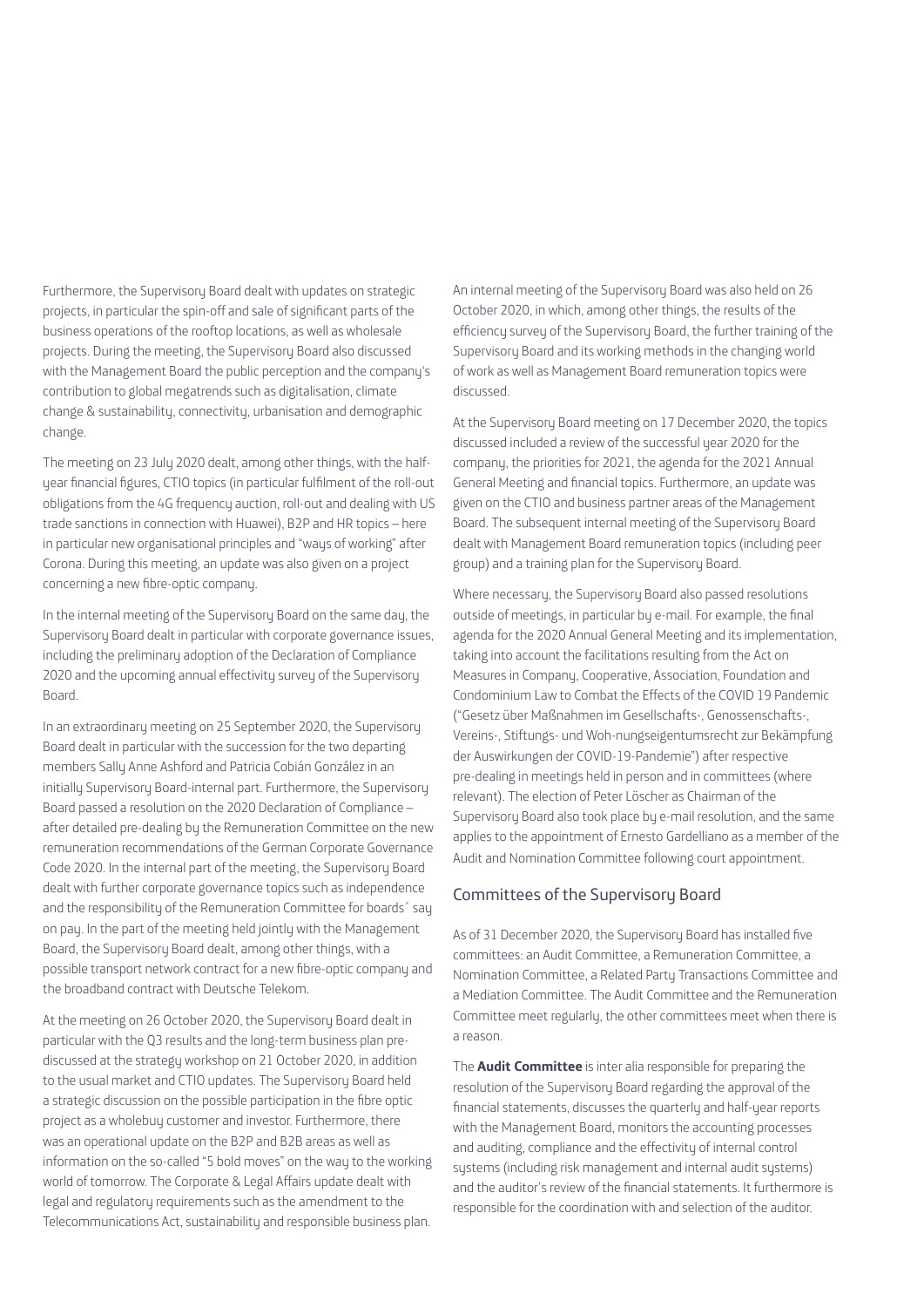During the reporting year, the audit committee consisted of the following members:

- Michael Hoffmann (chairman; independent financial expert)
- Martin Butz
- Ernesto Gardelliano (financial expert; member since 10 October  $2020$ 
	- until 25 September 2020: Patricia Cobián González) and
- Thomas Pfeil.

In 2020, the Audit Committee met four times, on 17 February, 27 April, 23 July and 26 October 2020, to discuss, among other things, the financial results, audit, risk management and integrity services including compliance and cyber security, and the assessment of the audit work. Furthermore, the Supervisory Board's meeting on financial statements and corresponding recommendations to the full board were prepared.

Outside of meetings, the Chairman of the Audit Committee also maintained during the reporting year close contact with the auditors and internal (especially finance) departments as well as the Management Board and informed the other members of the Audit Committee about important topics arising from this exchange. Furthermore, the chairman of the audit committee regularly reports to the Supervisory Board on the activities of the audit committee.

During the reporting year, the **Remuneration Committee** consisted of the following members:

- Michael Hoffmann (member and chairman since 25 September 2020; independent; until 25 September 2020: Sally Anne Ashford)
- María García-Legaz Ponce (since 1 April 2020 until 31 March 2020: Laura Abasolo García de Baquedano)
- Dr. Jan-Erik Walter and
- Claudia Weber.

The Remuneration Committee is entrusted with the preparation of topics relating to the remuneration of the Management Board. Since 25 September 2020, the Remuneration Committee is also responsible for preparing Supervisory Board remuneration topics, insofar as these fall within the remit of the Supervisory Board, particularly in the context of the new "say on pay" requirements. The Remuneration Committee makes recommendations to the full Supervisory Board in this regard.

The Remuneration Committee met three times in 2020, on 12 February, 7 September and 23 November 2020. Among other things, it dealt intensively with legal provisions regarding management remuneration in accordance with the German Stock Corporation Act in accordance with SRD II and dealt in detail with the remunerationrelated recommendations of the German Corporate Governance Code 2020, including the publication of a peer group for future Management Board contracts - before respective resolution passing by the Supervisory Board.

In 2021, a meeting of the Remuneration Committee was held on 1 February 2021. The focus of the meeting was the preparation of the Management Board remuneration system, which will be presented to the Annual General Meeting 2021 in accordance with the legal requirements.

The members of the Remuneration Committee also participated in various preparatory meetings outside the meetings of the Remuneration Committee (including an informal Q&A session on the topic of Say on Pay). Furthermore, the Remuneration Committee also passed during the reporting period resolutions by e-mail outside of meetings.

The **Nomination Committee** proposes suitable candidates to the Supervisory Board for election proposals to the Annual General Meeting. As of 31 December 2020, the Nomination Committee consisted of the following members:

- Peter Löscher (member since 2 April 2020; chairman since 25 September 2020; independent; beforehand member until 31 March 2020: Laura Abasolo García de Baquedano; Chairperson until 25 September 2020: Patricia Cobián González)
- Ernesto Gardelliano (since 10. Oktober 2020; beforehand until 25 September 2020: Patricia Cobián González) and
- Pablo de Carvajal González.

In the reporting year, the Nomination Committee dealt with the succession topics of the Supervisory Board and proposed Peter Löscher, Stefanie Oeschger and Ernesto Gardelliano to the Supervisory Board as suitable candidates for succession to the Supervisory Board. For the succession proposal, the Nomination Committee has always considered the requirements of the German Stock Corporation Act (AktG) as well as of the German Corporate Governance Code including the competence profile, the composition criteria and the diversity concept as determined by the Supervisory Board. Based on these requirements and in anticipation of the Annual General Meeting on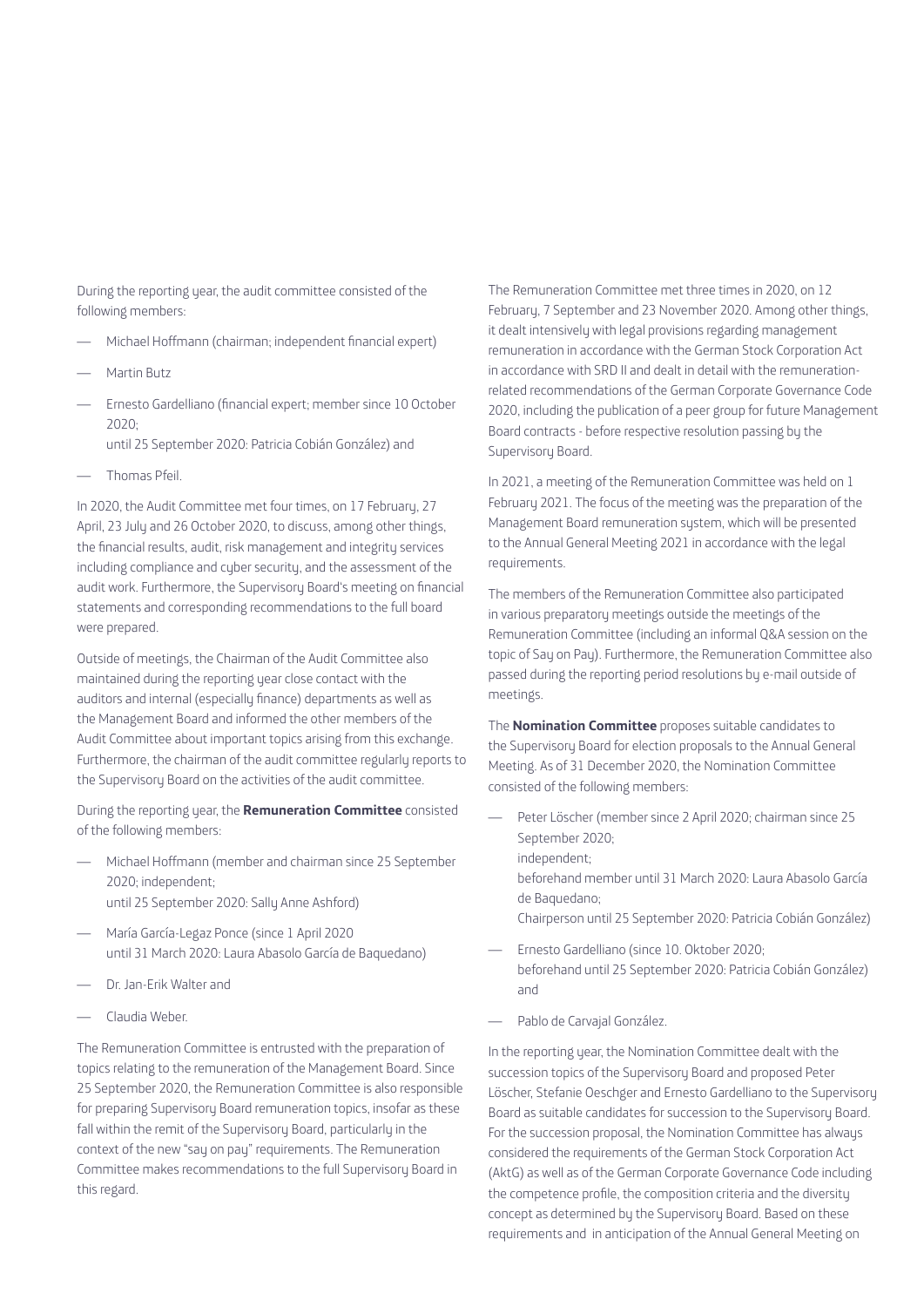20 May 2020, the Nomination Committee recommended Peter Löscher to the full Supervisory Board as a suitable candidate for the Supervisory Board's election proposal to the Annual General Meeting. The Nomination Committee dealt with this inter alia in a meeting of the Nomination Committee on 5 February 2020. Furthermore, considering the legal requirements and with support of external HR consultant expertise, the members of the Nomination Committee dealt extensively with the succession for Sally Anne Ashford and Patricia Cobián González. After respective pre-dealing, the nomination committee made its recommendations to the Supervisory Board.

On 27 March 2020, the Supervisory Board established a new resolution-passing committee, the **Related Party Transactions Committee**, in accordance with the requirements of sec. 107 para. 2 sentence 3 of the German Stock Corporation Act (AktG), so the majority of its members have in general no conflicts of interest with regard to the controlling shareholder. The Related Party Transactions Committee monitors and resolves on certain transactions with affiliated companies, in particular transactions with affiliated companies pursuant to sec. 111a, b German Stock Corporation Act (AktG), instead of the full Supervisory Board.

The Related Party Transactions Committee consists of the following five members:

- Peter Löscher (member and chairman since 25 September  $2020$ beforehand member until 25 September 2020: Sally Anne Ashford)
- Christoph Braun
- Pablo de Carvajal González
- Michael Hoffmann (until 25 September 2020 chairman) and
- Thomas Pfeil.

The Related Party Transactions Committee met four times in 2020, on 4 May, 3 June, 25 September and 26 October 2020. The Related Party Transactions Committee dealt with governance and the internal control system in accordance with SRD II, with quarterly monitoring of transactions with related parties and with two transactions (spin-off and sale of significant parts of the business operations of the roof-top locations of approx. 10,080 mobile sites and the co-founding of a joint venture (Unsere Grüne Glasfaser (UGG)) to expand fibre-to-the-home (FTTH) connections in Germany).

As of 31 December 2020, the **Mediation Committee** with the responsibilities as defined in section 31 Co-Determination Act (MitbestG) consisted of the following members:

- Peter Löscher (chairman, since 2 April 2020; Beforehand until 31 March 2020: Laura Abasolo García de Baquedano)
- Julio Linares López
- Christoph Braun and
- Christoph Heil.

There was no need for the Mediation Committee to convene in the reported year.

### Attendance at Meetings

Insofar as members could not attend meetings of the Supervisory Board or relevant committee meetings in isolated cases, they were excused. They participated then in the passing of resolutions by written vote.

The individual meeting attendance during the financial year 2020 was as follows: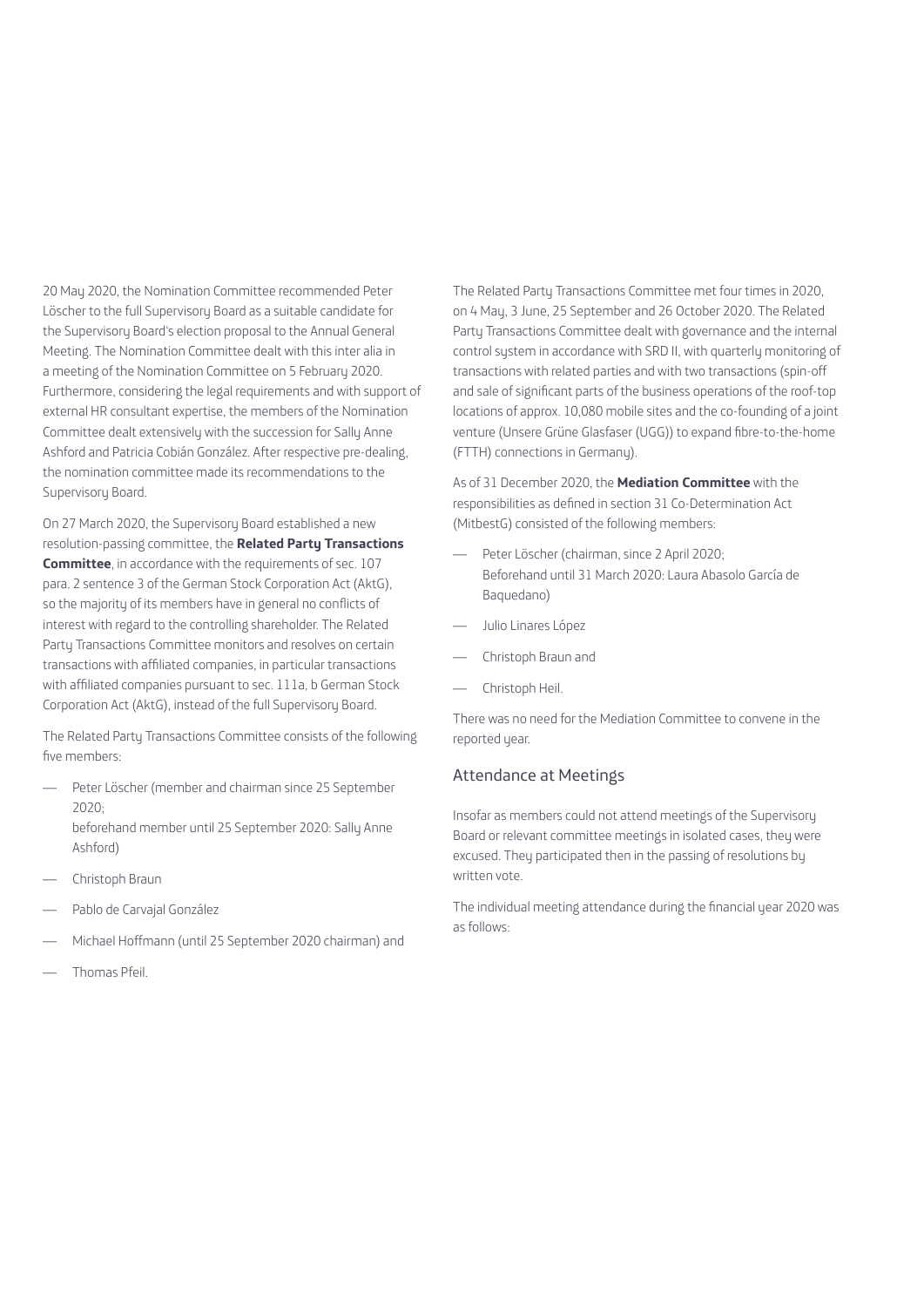| הובוווחבו חו מוב<br><b>Supervisory Board</b>            | Number of Meetings* | <b>Attendance</b> | <b>Non-Attendance</b> | <b>Attendance Quota</b> |
|---------------------------------------------------------|---------------------|-------------------|-----------------------|-------------------------|
| Peter Löscher<br>(since 01.04.2020)                     | 10                  | 10                | 0                     | 100%                    |
| Laura Abasolo García de Baquedano<br>(until 31.03.2020) | 5                   | 5                 | $\mathbf 0$           | 100%                    |
| Christoph Braun                                         | 15                  | 15                | 0                     | 100%                    |
| Sally Anne Ashford<br>(until 25.09.2020)                | 11                  | 10                | $\mathbf{1}$          | 91%****                 |
| <b>Martin Butz</b>                                      | 14                  | 14                | 0                     | 100%                    |
| Pablo de Carvajal González                              | 16                  | 15                | $\mathbf{1}$          | 94%****                 |
| Patricia Cobián González<br>(until 25.09.2020)          | 11                  | 8                 | 3                     | 73%**                   |
| Peter Erskine                                           | 11                  | 9                 | $\overline{2}$        | 82%***                  |
| María García-Legaz Ponce                                | 13                  | 12                | $\mathbf{1}$          | 92%****                 |
| Ernesto Gardelliano<br>(since 05.10.2020)               | 5                   | 5                 | $\mathbf 0$           | 100%                    |
| Cansever Heil                                           | 11                  | 11                | 0                     | 100%                    |
| Christoph Heil                                          | 11                  | 11                | 0                     | 100%                    |
| Michael Hoffmann                                        | 20                  | 20                | 0                     | 100%                    |
| Julio Linares López                                     | 11                  | 11                | $\mathsf 0$           | 100%                    |
| Stefanie Oeschger<br>(since 03.10.2020)                 | 4                   | 4                 | $\mathbf 0$           | 100%                    |
| Thomas Pfeil                                            | 19                  | 19                | 0                     | 100%                    |
| Joachim Rieger                                          | 11                  | 11                | $\mathsf 0$           | 100%                    |
| Dr. Jan-Erik Walter                                     | 14                  | 12                | $\overline{2}$        | 86%***                  |
| Claudia Weber                                           | 14                  | 14                | $\mathbf 0$           | 100%                    |
| <b>Total</b>                                            | 226                 | 216               | 10                    | 96%                     |

This includes the number of Supervisory Board and respective committee meetings. The work of the Supervisory Board which took place outside of meetings, is not reflected herein.

\*\* The member was excused for personal reason on one day on which three meetings were held. The member participated in the passing of resolutions by submitting a written vote.

The member was excused for personal reason on one day on which two meetings were held. The member participated in the passing of resolutions by submitting a written vote.

\*\*\*\* The member was excused for personal reason on one meeting. The member participated in the passing of resolutions by submitting a written vote.

The overview on the individual meeting attendance is also available on the Company´s website at www.telefonica.de/investor-relations-en/ company/supervisory-board/members-attendance-at-meetings.html.

#### Corporate Governance

**Member of the** 

Good corporate governance is essential for corporate success and is therefore in the interest of the company's shareholders. Further details on the corporate governance of Telefónica Deutschland Holding AG can be found in the Management Declaration pursuant to section 289f in connection with 315d German Commercial Code (HGB) in the Annual Report and on the company's website at www.telefonica.de/ management-declaration-2020.

On 25 September 2020, the Management Board and the Supervisory Board approved a new Declaration of Compliance pursuant to section 161 German Stock Corporation Act (AktG). The Declaration

of Compliance was published on the company's website at www. telefonica.de/declaration-of-compliance-2020. Previous versions of the Declaration of Compliance can be also found at the website.

Six of the 16 members of the Supervisory Board hold positions in the administrative, management and supervisory bodies of the majority shareholder or its affiliated companies. Both the Supervisory Board members and the Management Board members disclose potential conflicts of interest promptly to the Supervisory Board. In the reporting period, no conflicts of interest within the meaning of the German Corporate Governance Code arose.

As of 31 December 2020, the Supervisory Board comprised four female and twelve male members. Thus the Supervisory Board continues to fulfil the requirements of sec. 96 para. 2 German Stock Corporation Act (AktG) which the Supervisory also adopted for itself (a gender diversity quota of at least 30 %), which shall be fulfilled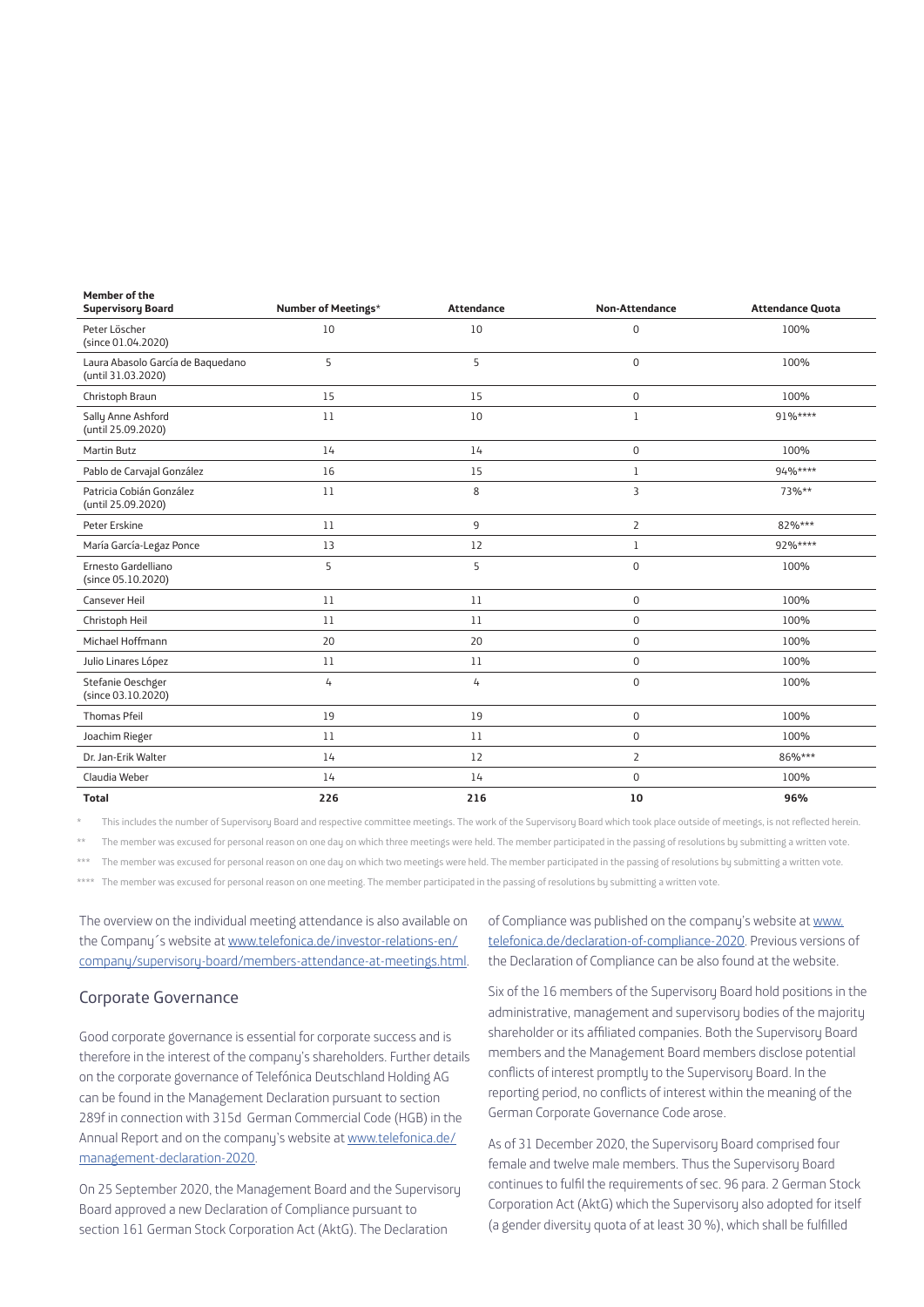separately by shareholder and employee representatives side following a shareholder representative resolution. This quota was fulfilled during the entire financial year with two female members on the employee representative side and two, respectively three, female members on the shareholder representative side.

The minimum gender diversity quota for the Management Board is 25%. It was met throughout the whole financial year 2020 (two of seven members are female).

# Support of Members of the Supervisory Board

The members of the Supervisory Board are adequately supported when taking up their duties. In particular, an introduction to the activities of the Supervisory Board at Telefónica Deutschland takes place upon taking office. As part of this introduction, the Supervisory Board office with legal advisors explain the practical and legal principles and also highlight specific issues relating to stock corporation law. Any training and further development requirements of the Supervisory Board are regularly assessed during the course of its work. In the reporting year, general and legal training courses were held, in particular on corporate governance issues and new legal framework. Furthermore, relevant literature was made available when required and so-called noting papers were prepared on individual topics (e.g. new publication obligations).

# Review of the Financial Statements 2020

Pricewaterhouse Coopers GmbH Wirtschaftsprüfungsgesellschaft audited the annual financial statements and the consolidated financial statements as well as the combined management report of Telefónica Deutschland Holding AG and the Group as of 31 December 2020 and provided each with an unqualified audit opinion. The annual financial statement of Telefónica Deutschland Holding AG and the combined management report for Telefónica Deutschland Holding AG and the Telefónica Deutschland Group were prepared in accordance with German commercial law. The consolidated financial statements have been prepared in accordance with International Financial Reporting Standards (IFRS) as they are applied in the European Union (EU) and the additional requirements which have to be applied in accordance with section 315e para 1 German Commercial Code (HGB). The auditor carried out the audit in accordance with section 317 German Commercial Code (HGB) considering German principles of proper auditing set by the Institute of Public Auditors in Germany (IDW).

The financial statement documentation of Telefónica Deutschland Holding AG and the Group, the separate non-financial declaration for Telefónica Deutschland Holding AG for the financial year 2020 as well as the respective auditor's reports and the Management

Board's proposal for the distribution of profit were submitted to the Supervisory Board prior to the meeting on 22 February 2021 ("Bilanzsitzung"). The Audit Committee and the full Supervisory Board thoroughly reviewed the Annual Financial Statement ("Jahresabschluss"), the Group financial statements, the combined Management Report for Telefónica Deutschland Holding AG and the Group, the separate combined non-financial declaration, the respective auditor´s reports and the Management Board proposal for the distribution of profit and discussed the documents in detail together with the auditor on 22 February 2021. The auditor also reported on scope, material aspects and results of his audit. There was no report on material weaknesses of the internal control system and the risk management system. Management Board explained in this meeting the risk management system besides the annual financial statement of Telefónica Deutschland Holding AG and the Group, the combined management report and the separate non- financial declaration. The Supervisory Board approved the auditor's findings in the audit reports and had no objections after its own assessment.

At its meeting on 22 February 2021, the Supervisory Board approved the annual financial statements of Telefónica Deutschland Holding AG and the consolidated financial statements together with the combined management report for the 2020 financial year; the financial statement of Telefónica Deutschland Holding AG is thereby adopted.

# Relations to affiliated companies

The report on relations to affiliated companies (dependency report) as prepared by the Management Board pursuant to section 312 of the German Stock Corporation Act was also audited by the auditor. With respect thereto, the auditor issued the following unqualified opinion ("Uneingeschränkter Bestätigungsvermerk"):

"Based on our audit and assessment, which were carried out in accordance with professional standards, we confirm that

- 1. the factual statements made in the report are correct, and
- 2. the payments made by the company in connection with legal transactions detailed in the report were not unreasonably high."

The dependency report as prepared by the management board and audited bu the auditor as well as the audit report on the dependency report were submitted to the Supervisory Board and discussed in detail in the meeting on 22 February 2021 also with the auditor. Having reviewed the dependency report and the corresponding audit report. the Supervisory Board agreed with the results of the audit of the dependency report and as the result of its own assessment had no objections against the dependency report and the Management Board's